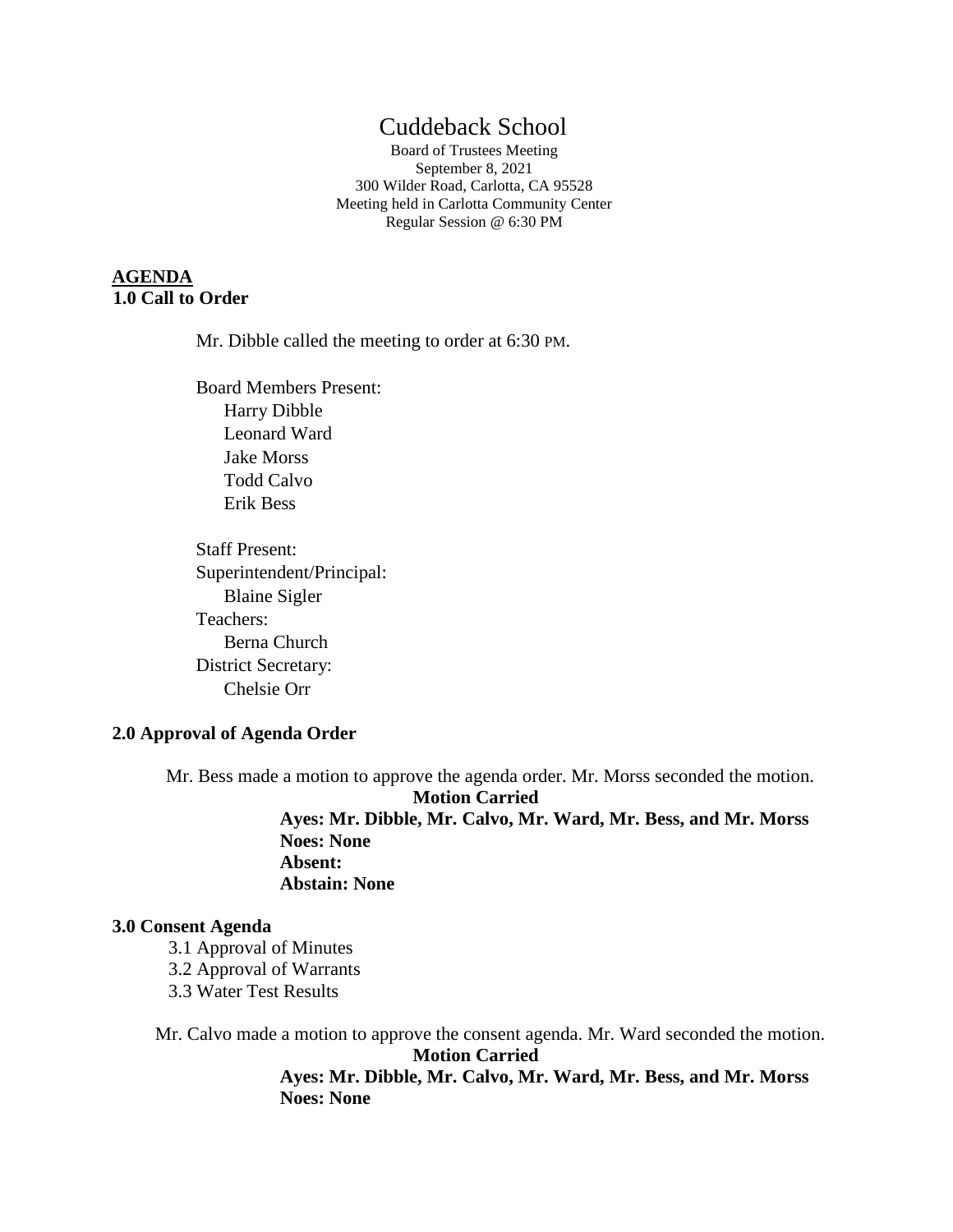### **Absent: Abstain: None**

#### **4.0 Community Comment**

Mrs. Church thanked the board for her new room and invited them to come by and check it out.

### **5.0 Community Comment Related to LCAP**

No community comment related to LCAP noted.

### **6.0 Information, Discussion, Possible Action Items**

6.1 Possible Action Item: Consider Certification of Unaudited Actual Financial Report for 2020-21

Last year was a good year, financially. The board looked over the unaudited actuals and considered certifying the report to present to the auditor.

Mr. Bess made a motion to certify the unaudited actual financial report for 2021-2021. Mr. Calvo seconded the motion.

> **Motion Carried Ayes: Mr. Dibble, Mr. Calvo, Mr. Ward, Mr. Bess, and Mr. Morss Noes: None Absent: Abstain: None**

6.2 Possible Action Item: Adoption of Resolution # 2021-2022-02 – RE: Gann Limit for 2021-22

Gann limit is a revenue limit based on state taxes. It must be approved each year to receive funds from the state.

Mr. Calvo made a motion to adopt resolution #2021-2022-02, Gann Limit. Mr. Ward

# seconded the motion. **Motion Carried Ayes: Mr. Dibble, Mr. Calvo, Mr. Ward, Mr. Bess, and Mr. Morss Noes: None Absent: Abstain: None**

6.3 Possible Action Item: Approval of Amendments to 2021-22 CUESD LCAP

LCAP was approved back in June. However, the board must approve the LCAP amendments for 21-22. Included in the amendments are budget revisions, etc. None of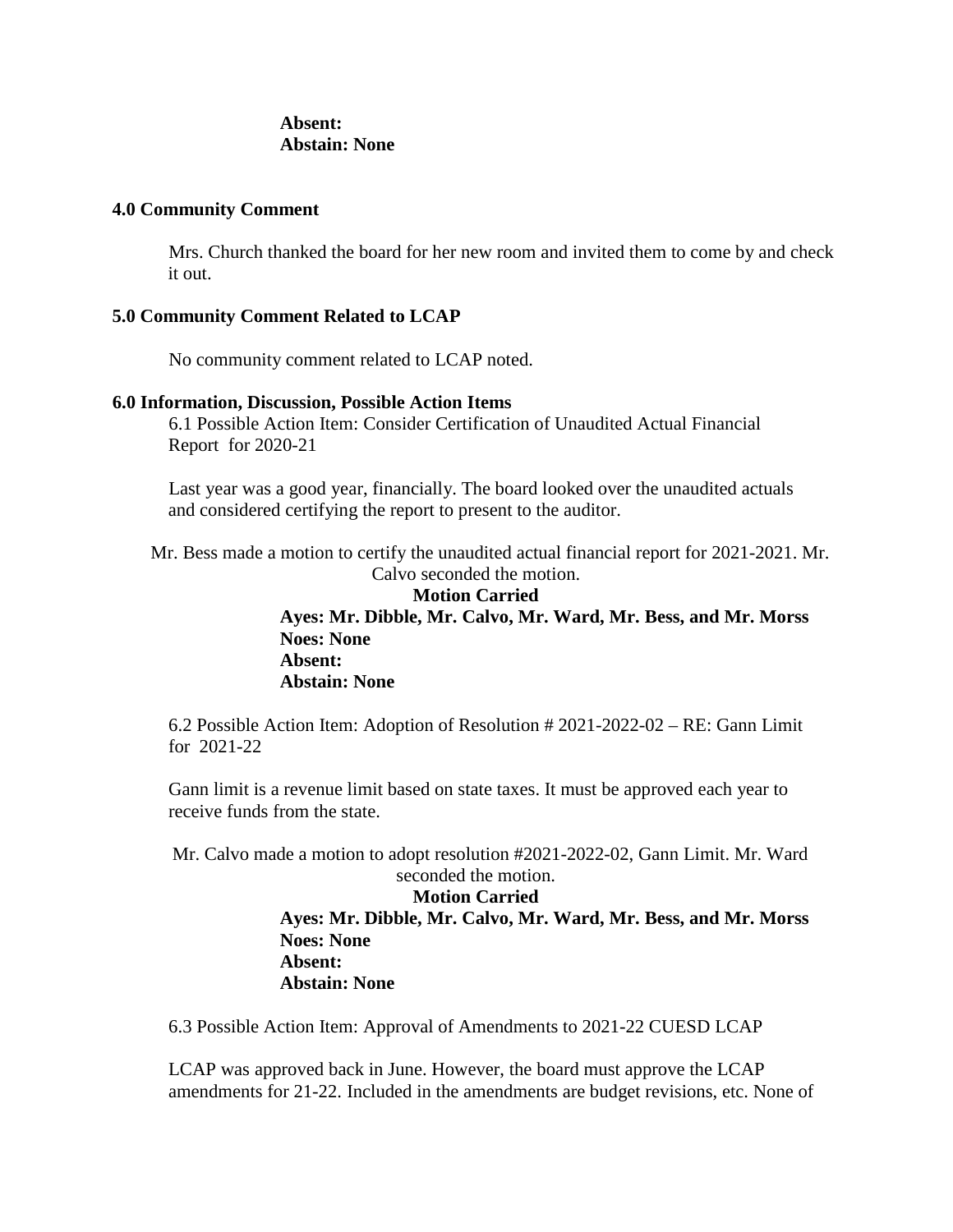the amendments to the LCAP are significant. The approval of amendments is approved each September.

Mr. Ward made a motion to approve the 2021-2022 LCAP amendments. Mr. Morss seconded the motion.

**Motion Carried Ayes: Mr. Dibble, Mr. Calvo, Mr. Ward, Mr. Bess, and Mr. Morss Noes: None Absent: Abstain: None**

6.4 Possible Action Item: Consider Classified Employee Salary Schedule Adjustment for 2021-22

Historically, when certificated has been given a raise, the classified staff also gets a raise. A 4% increase is proposed as well as a boost of 2% for classified staff who make over minimum wage.

Item 6.4 will be tabled until the salary schedule is fixed to accurately reflect the new salaries. The board will revisit item 6.4 at the next board meeting.

### **7.0 Superintendent's Report**

Back to school night was held last week outside on the basketball court. Turnout was good. Enrollment is nearly back up to pre-covid numbers.

Upgrade to the cabling is the current infrastructure Cuddeback is working on. The recabling will enable Cuddeback to update its phone and bell systems, as well as alarms, intercom, etc.

Rapid covid tests are now available at school. Thus far, two classes have been tested, due to student exposure.

Mr. Sigler and the Board discussed how the modified quarantine works for positive cases and exposures in the class.

### **8.0 Board Reports**

Erik expressed his belief that covid testing at Cuddeback is going well. He experienced it first hand with his youngest being tested for his exposure in the kindergarten class.

Harry complemented Jesi Elmore's great job on last year's yearbook.

#### **9.0 Public Comment Regarding Closed Session Items**

#### **10.0 Closed Session**

No closed session due to the tabling of item 6.4